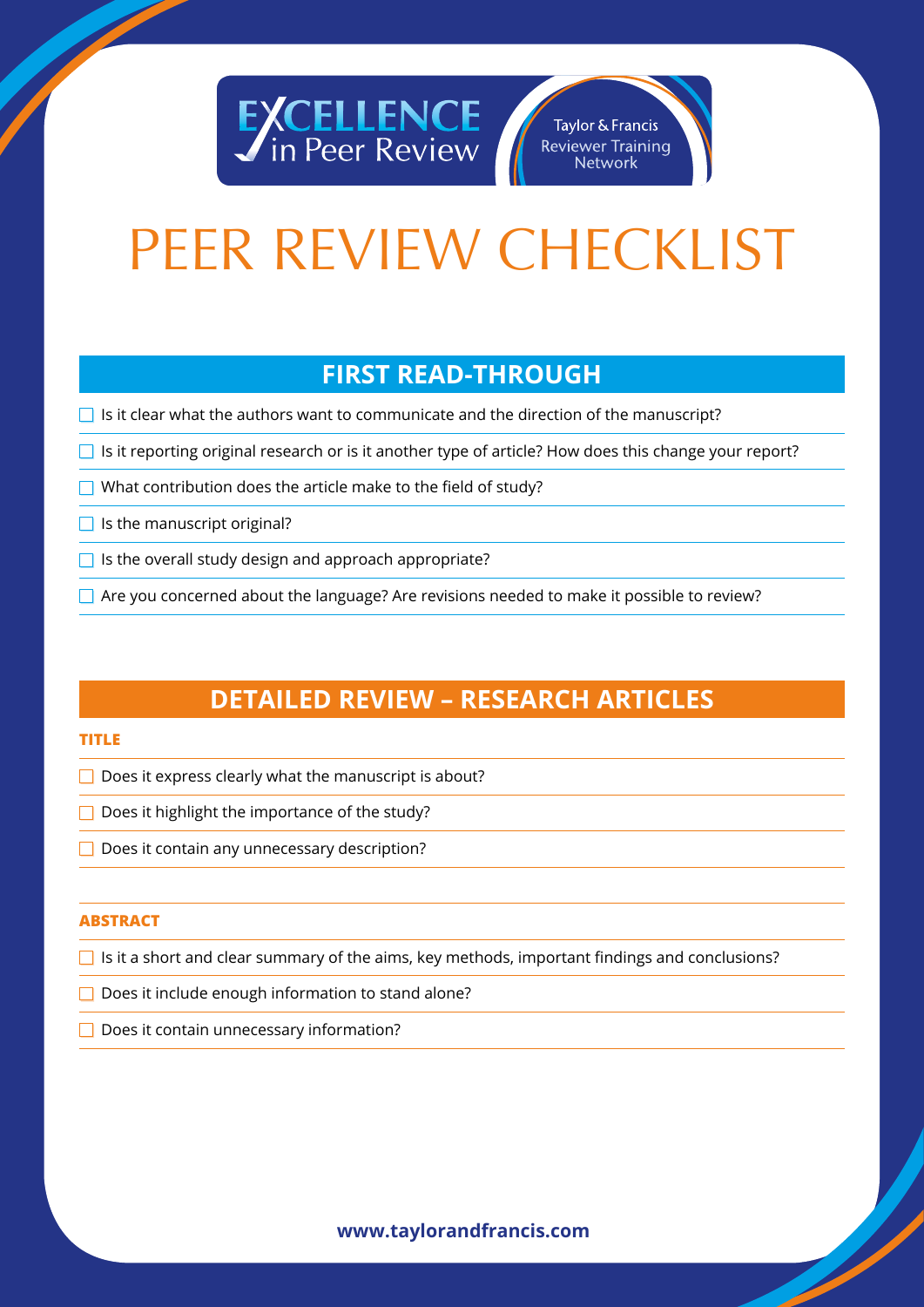

#### **INTRODUCTION**

**SARASSED** 

- $\Box$  Does it clearly summarize the current state of the topic?
- $\Box$  Does it address the limitations of current knowledge in this field?
- $\Box$  Does it clearly explain why the study was necessary?
- $\Box$  Does it clearly define the aim of the study and is this consistent with the rest of the manuscript?
- $\Box$  Is the research question clear and appropriate?

#### **METHODS**

- $\Box$  Are the study design and methods appropriate for the research question?
- $\Box$  Is there enough detail to repeat the experiments?
- $\Box$  Is it clear how samples were collected or how participants were recruited?
- $\Box$  Is there any potential bias in the sample or in the recruitment of participants?
- $\Box$  Are the correct controls/ validation included?
- $\Box$  Are any potential confounding factors considered?
- $\Box$  Has any randomization been done correctly?
- $\Box$  Is the time-frame of the study sufficient to see outcomes?
- $\Box$  Is there sufficient power and appropriate statistics?
- $\Box$  Do you have any ethical concerns?

#### **RESULTS**

- $\Box$  Are the results presented clearly and accurately?
- $\Box$  Do the results presented match the methods?
- $\Box$  Have all the relevant data been included?
- $\Box$  Is there any risk of patients or participants being identified?
- $\Box$  Is the data described in the text consistent with the data in the figures and tables?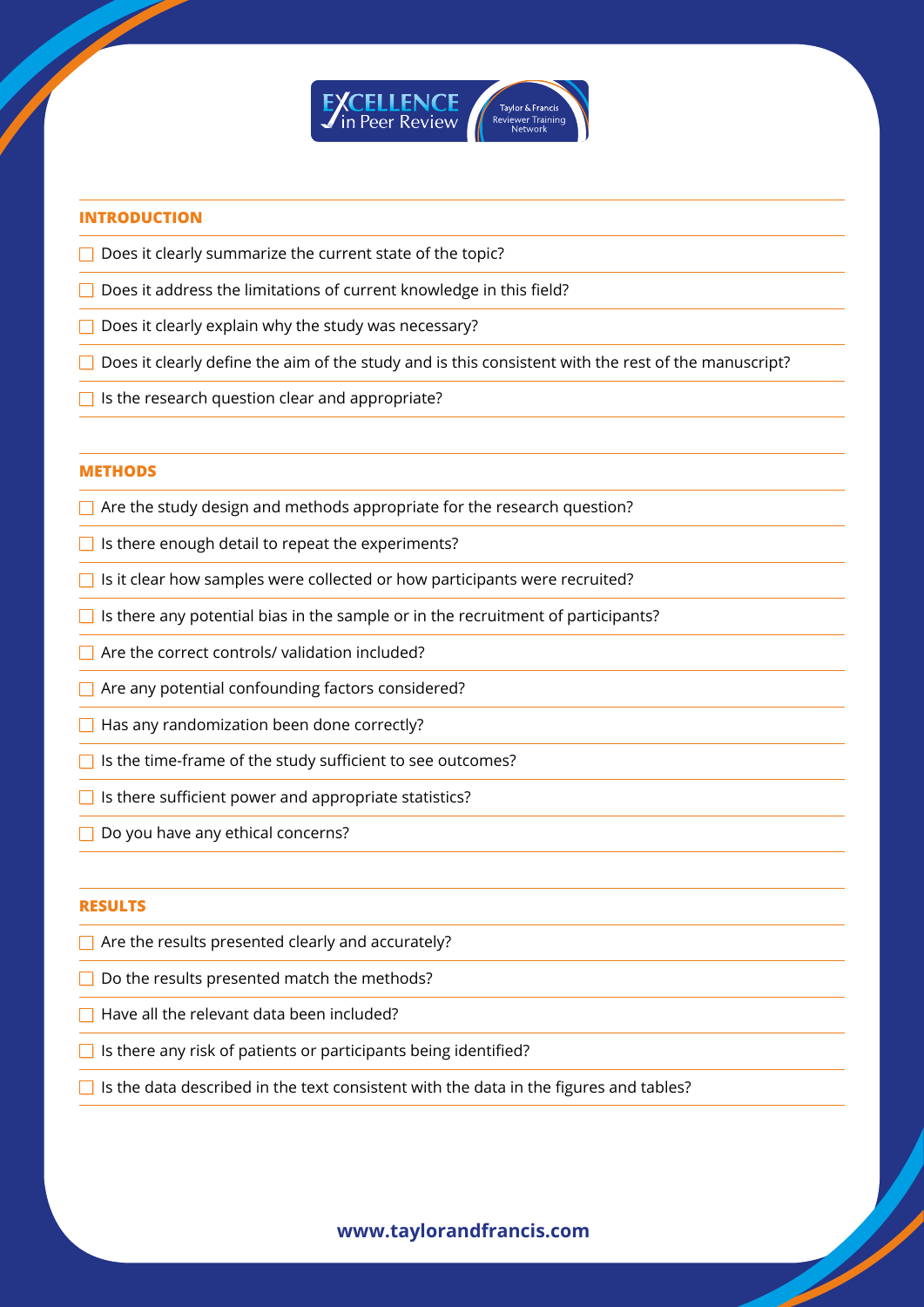

#### **DISCUSSION AND CONCLUSION**

**SARASSED** 

 $\Box$  Do the authors logically explain the findings?

- $\Box$  Do the authors compare the findings with current findings in the research field?
- $\Box$  Are the implications of the findings for future research and potential applications discussed?
- $\Box$  Are the conclusions supported by the data presented?
- $\Box$  Are any limitations of the study discussed?
- Are any contradictory data discussed?

#### **TABLES AND FIGURES**

 $\Box$  Are data presented in a clear and appropriate manner?

- $\Box$  Is the presentation of tables and figures consistent with the description in text?
- $\Box$  Do the figure legends and table headings clearly explain what is shown?
- $\Box$  Do the figures and tables include measures of uncertainty, such as standard error or confidence intervals, where required as well as the sample size?
- $\Box$  Do you have any concerns about the manipulation of data?

#### **REFERENCES**

 $\Box$  Are there any key references missing?

- $\Box$  Do the authors cite the initial discoveries where suitable?
- $\Box$  Are there places where the authors cite a review but should cite the original paper?
- □ Do the cited studies represent current knowledge?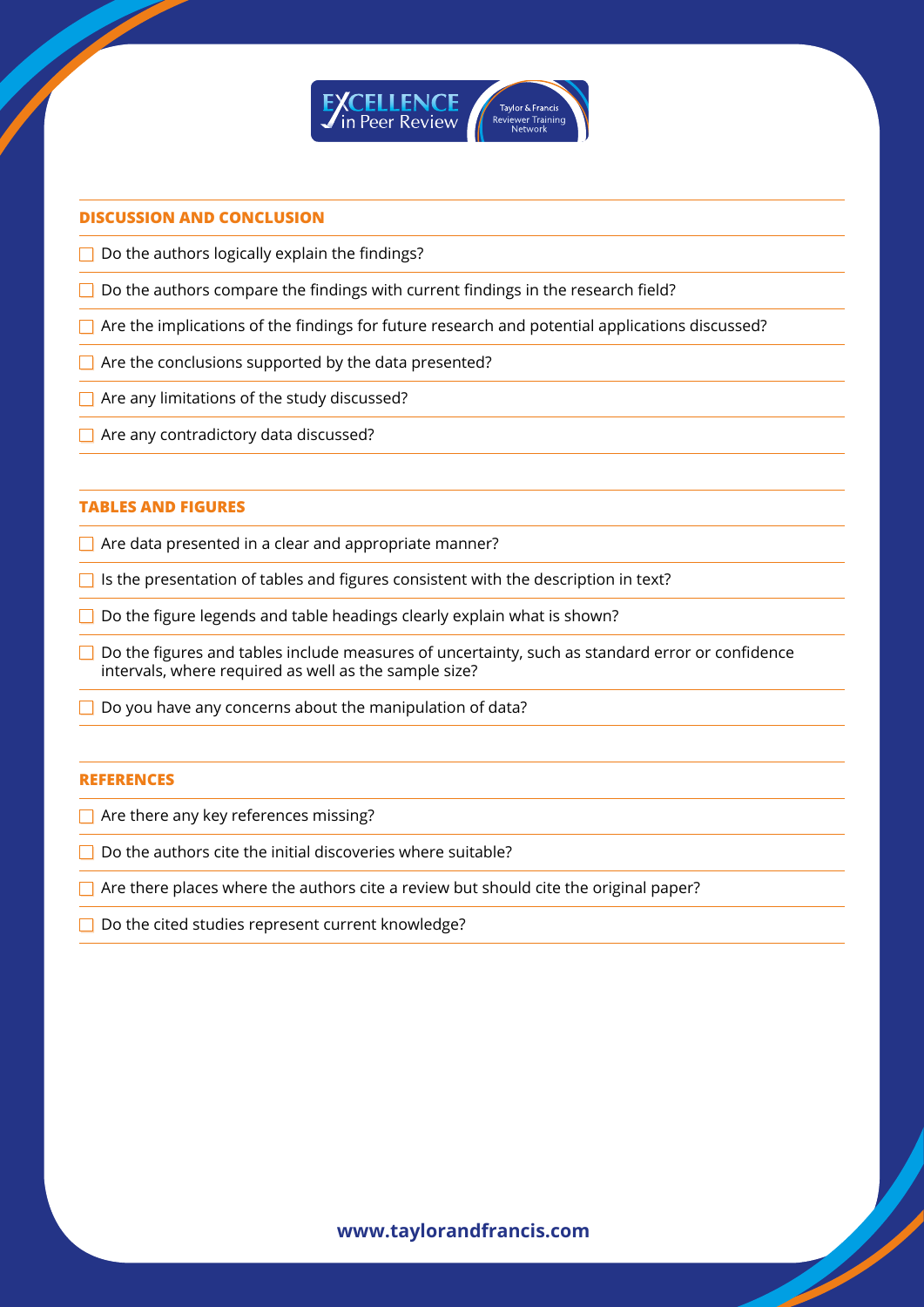

## **FINAL CHECKS – BEFORE YOU SUBMIT YOUR REPORT**

- $\Box$  Have you given a brief summary of the article and highlighted the key messages?
- $\Box$  Have you given positive feedback as well as constructive criticism?
- $\Box$  Have you made it clear which of your concerns are major (significant points, essential for publication) or minor (smaller issues, may not be essential for publication)?
- $\Box$  Are your concerns specific, with examples where possible?
- $\Box$  Have you numbered your comments and referred to page/ line numbers in the article to make it easy for the authors to address your points?
- $\Box$  Is your feedback constructive, and focused on the research?
- $\Box$  If you were the authors, would you understand how to improve the manuscript?
- $\Box$  If you were the Editor, would the comments be detailed enough to help you make a decision?
- $\Box$  Have you checked the spelling and grammar in your report?

 $\Box$  Have you included your comments in the correct places in the online system – checking that any confidential comments for editors are in the right place – and have you answered all the questions?

#### **www.taylorandfrancis.com**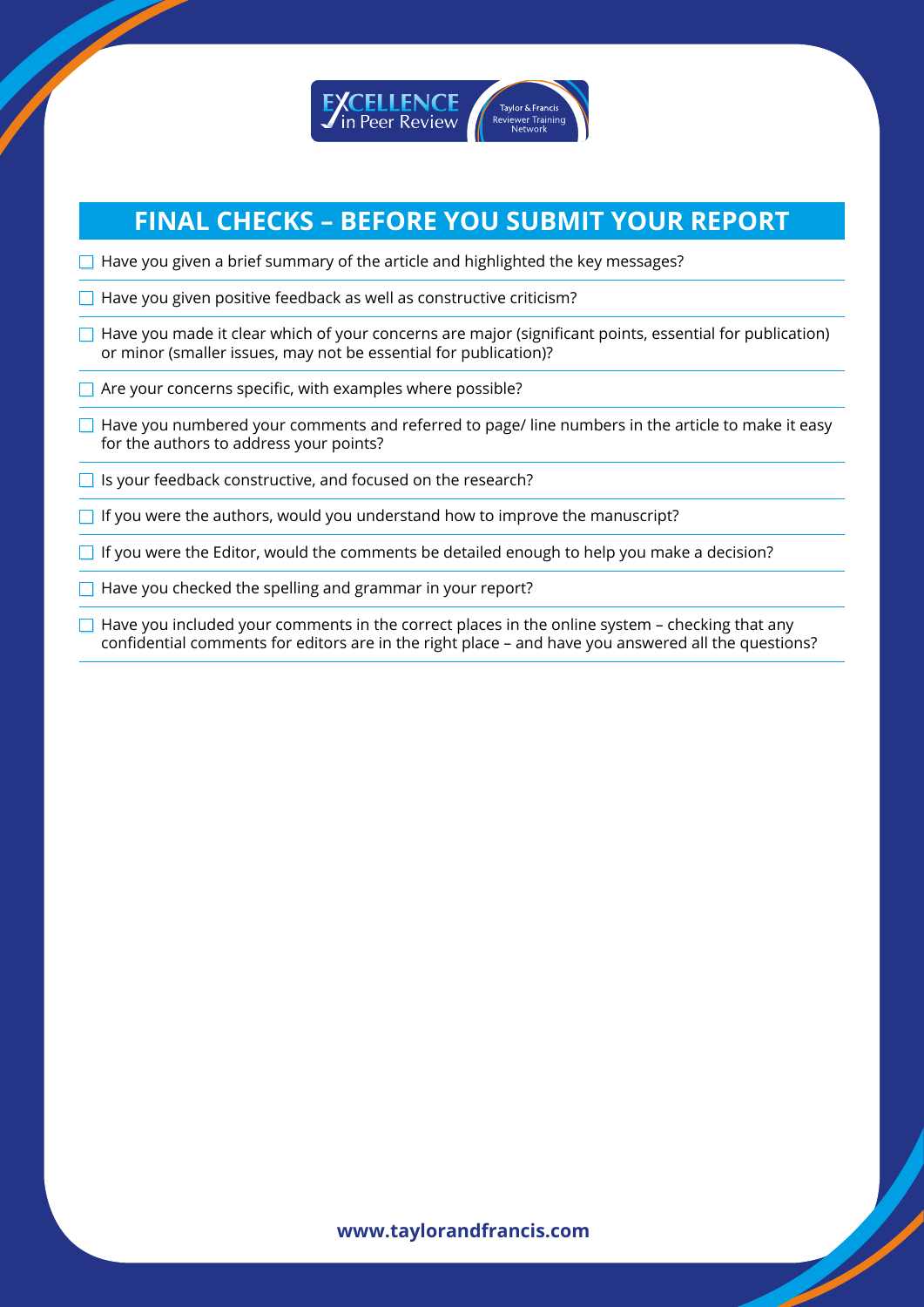

## PEER REVIEW OF NON-RESEARCH ARTICLES

**Many of the same questions will be relevant to all articles. However, articles which do not present original research are unlikely to have a methods section and results but may be more focused on the discussion of a topic. Check the article type and journal requirements if you are unsure.**

*Here are some questions to consider for some non-research article types.*

#### **SYSTEMATIC REVIEWS**

 $\Box$  Are the search terms and inclusion/ exclusion criteria clearly described?

 $\Box$  Are the search terms and criteria correct to ensure all the relevant articles are included?

 $\Box$  If a meta-analysis has been done, were previous studies combined appropriately?

#### **CASE REPORTS**

 $\Box$  Does the diagnosis appear to be correct?

 $\Box$  Was the treatment reasonable for the diagnosis?

 $\Box$  Are the treatment and outcomes clearly described?

 $\Box$  As far as possible, is the patient anonymous?

 $\Box$  Are the conclusions reasonable and not attempting to generalize to wider population?

#### **METHODOLOGY ARTICLES**

- $\Box$  Is the new method clearly described?
- $\Box$  Is it possible to replicate the new method?

 $\Box$  Is there a rationale for why the new method is needed?

 $\Box$  Is the new method compared to existing approaches?

 $\Box$  Usually there should not be any experimental results, other than to demonstrate the utility of the methods.